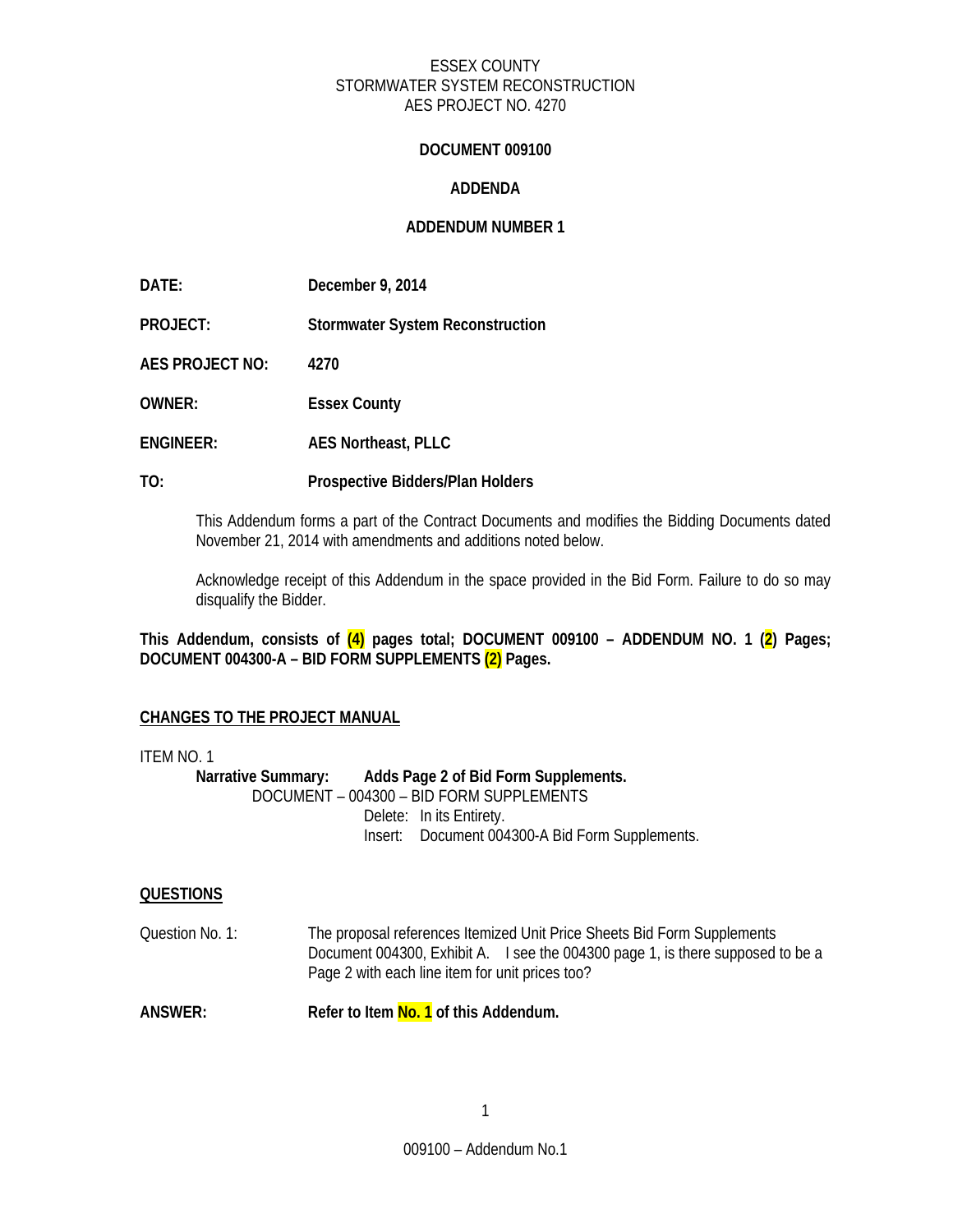- Question No. 2 Drawing C-101A: The hatched area for the asphalt on School Street does not appear to cover the entire work area between Catch basin 12 and Manhole 10A. Should all of the existing asphalt and sub base be replaced in this area?
- **ANSWER: Any existing asphalt and subbase disturbed for this project will be replaced. The pay width for the utility trench will be 6 ft (3 ft from centerline of the pipe). CB-12 is located in a grassy area. If the pay width extends into the existing asphalt for the installation of pipe associated with CB-12, the Contractor will be paid accordingly by the unit price. If any asphalt is disturbed outside of the pay width, the Contractor will be responsible for complete replacement at the Contractor's expense. MH-10A is located in existing asphalt.**
- Question No. 3 Note 4 on Drawing C-101A: Is the contractor responsible to do the cold milling and the take coat? Or does this note pertain to Essex County Department of Public Works? If it is the Contractor's responsibility does this note for the entire hatched area or where new meets existing?
- **ANSWER: The cold milling and tack coat note is only applicable when existing asphalt will meet new asphalt. Cold milling will be the responsibility of the Contractor. The application of tack coat will be the responsibility of the County.**
- Question No. 4 Drawing C-101A note 5. The note says to make grade adjustment to existing Manholes and Valve boxes. How many are there?
- **ANSWER: The bidder should be familiar with existing conditions. Based on information collected from the site, there are 4 sanitary manholes and 5 valve boxes that will require grade adjustments. Any additional unknown manholes or valve boxes encountered during construction will be considered an unforeseeable condition and paid via the General Allowance.**
- Question No. 5 The question I had about the project was in regard to the fabric under the pavement. I need to know what type of fabric that would be needed, woven or nonwoven and if you have a specific fabric that is spec'd, that would help me to cross reference.
- **ANSWER: Woven geotextile fabric will be used for the pavement detail. Refer to Section 321123 Part 2.2 for geotextile road fabric specification.**

# **END OF DOCUMENT**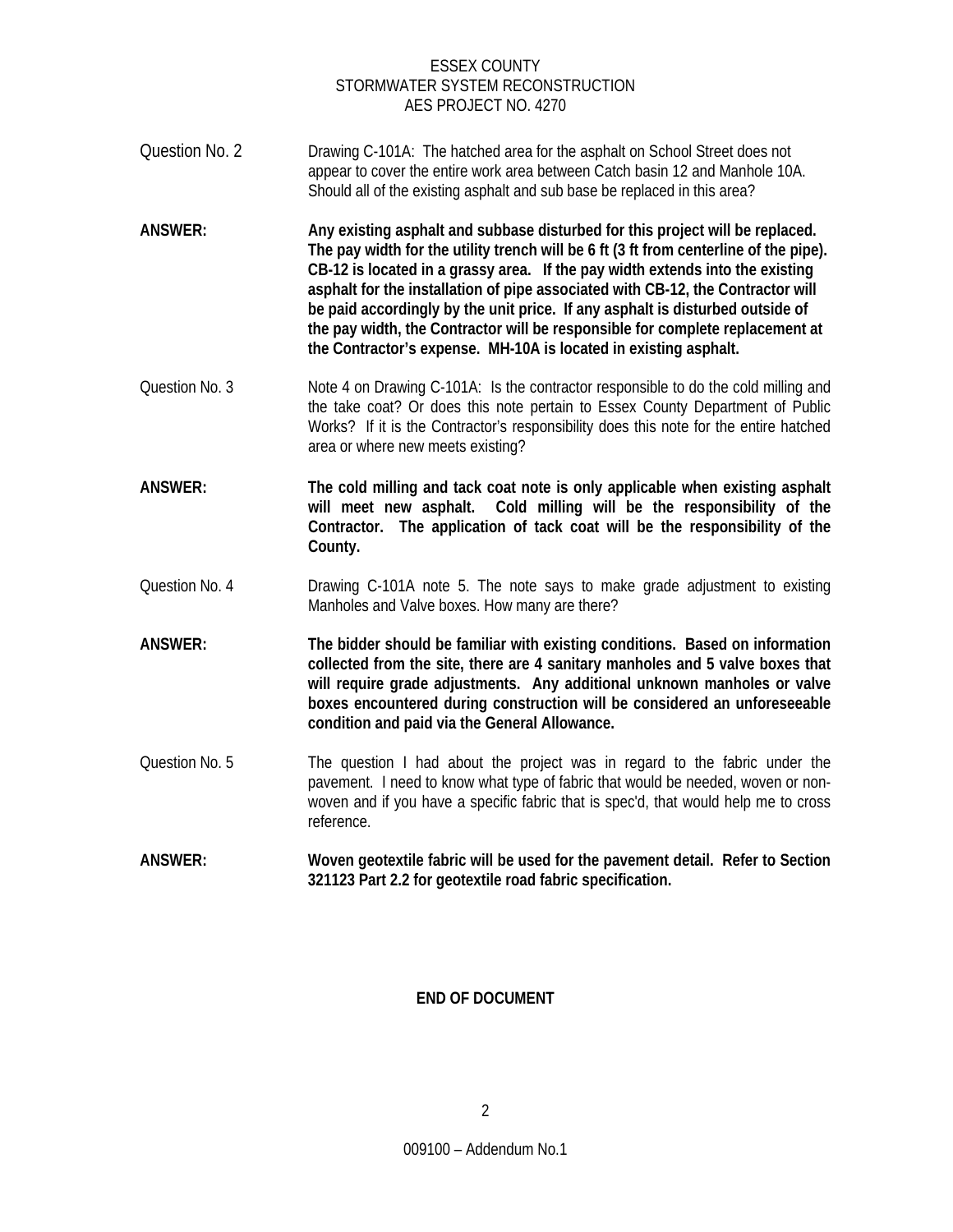## DOCUMENT 004300-A

## BID FORM SUPPLEMENTS

| To:                          | <b>Essex County</b>                     |
|------------------------------|-----------------------------------------|
| Project:                     | <b>Stormwater System Reconstruction</b> |
| Date:                        |                                         |
| Submitted by:<br>(full name) |                                         |
|                              |                                         |
| (full address)               |                                         |

In accordance with Document 002113 - Instructions to Bidders and Document 004113 - Bid Form - Stipulated Price, we include the Appendices to Bid Form Supplements listed below. The information provided shall be considered an integral part of the Bid Form.

- **Essex County Bidder's Checklist (1 Page)**
- Essex County Certificate of Authority (1 Page)
- **Essex County Certification of Experience (1 Page)**
- Essex County Security Form #1: Consent of Surety (1 Page)
- Essex County Statement of Surety's Intent (2 Pages)
- Essex County Non-Collusive Bidding Certification (1 Page)
- Essex County Contractor's Acknowledgement (1 Page)

## BID FORM SUPPLEMENTS SIGNATURES

The Corporate Seal of

.............................. (Bidder - print the full name of your firm)

was hereunto affixed in the presence of:

.............................. (Authorized signing officer Title) (Seal) .............................. (Authorized signing officer Title) (Seal)